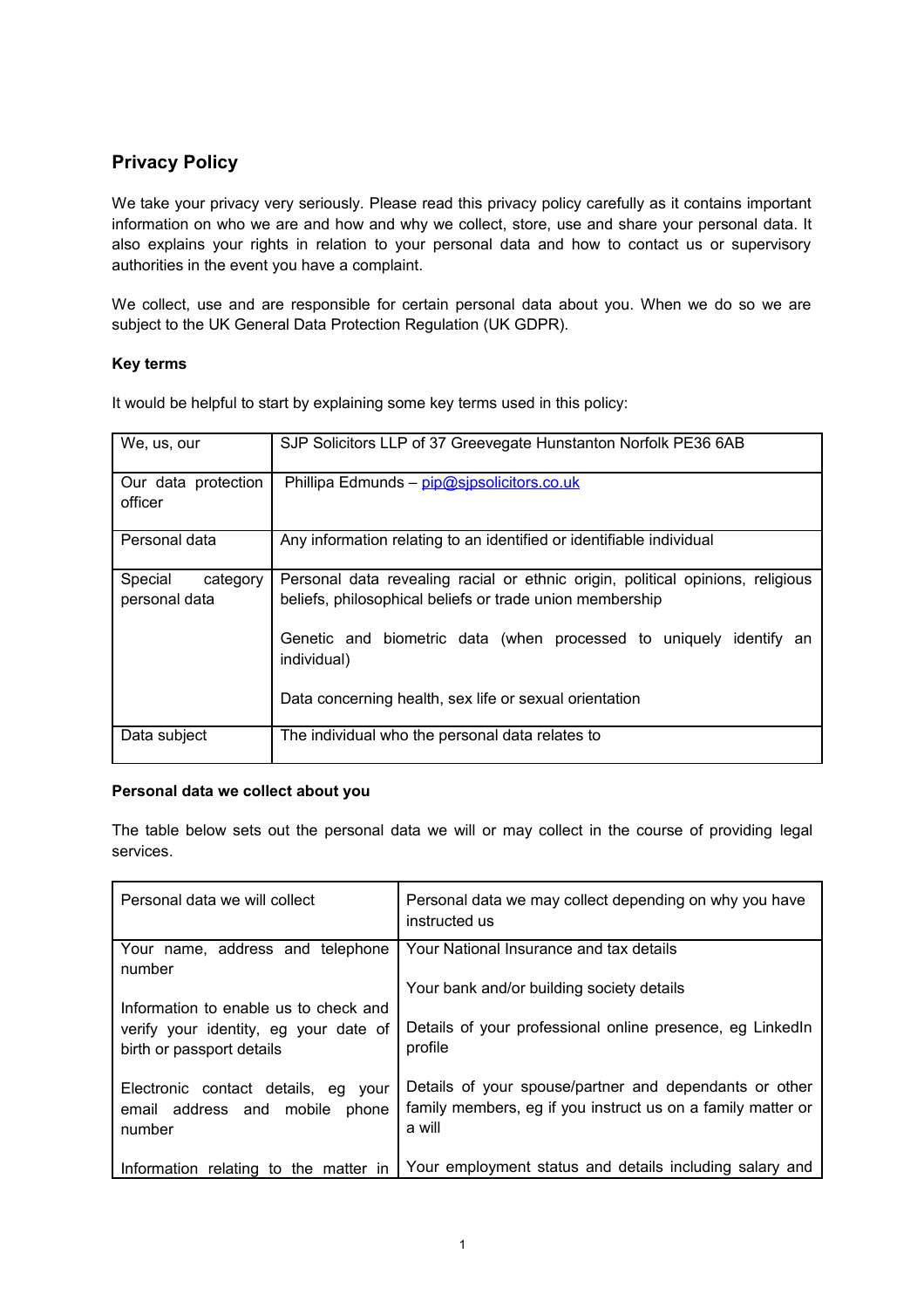| Personal data we will collect                                                                                                                                 | Personal data we may collect depending on why you have<br>instructed us                                                                                                                                                                                                     |
|---------------------------------------------------------------------------------------------------------------------------------------------------------------|-----------------------------------------------------------------------------------------------------------------------------------------------------------------------------------------------------------------------------------------------------------------------------|
| which you are seeking our advice or<br>representation<br>Information to enable us to undertake                                                                | benefits, eg if you instruct us on matter related to your<br>employment or in which your employment status or income<br>is relevant.                                                                                                                                        |
| a credit or other financial checks on<br>you                                                                                                                  | Your nationality and immigration status and information<br>from related documents, such as your passport or other<br>identification, and immigration information, eg if you                                                                                                 |
| Your financial details so far as relevant<br>to your instructions, eg the source of<br>your funds if you are instructing on a                                 | instruct us on an immigration matter.<br>Details of your pension arrangements, eg if you instruct us                                                                                                                                                                        |
| purchase transaction                                                                                                                                          | on a pension matter or in relation to financial arrangements<br>following breakdown of a relationship                                                                                                                                                                       |
| Information about your use of our IT,<br>communication and other systems,<br>and other monitoring information, eg if<br>using our secure online client portal | Your employment records including, where relevant,<br>records relating to sickness and attendance, performance,<br>disciplinary, conduct and grievances, eg if you instruct us<br>on matter related to your employment or in which your<br>employment records are relevant. |
|                                                                                                                                                               | Your racial or ethnic origin, gender and sexual orientation,<br>religious or similar beliefs, eg if you instruct us on<br>discrimination claim.                                                                                                                             |
|                                                                                                                                                               | Your trade union membership, eg if you instruct us on a<br>discrimination claim or your matter is funded by a trade<br>union.                                                                                                                                               |
|                                                                                                                                                               | Personal identifying information, such as your eye colour<br>or your parents' names, eg if you instruct us to incorporate<br>a company for you.                                                                                                                             |
|                                                                                                                                                               | Your medical records, eg if we are acting for you in a<br>personal injury claim.                                                                                                                                                                                            |

We collect and use this personal data to provide legal services. If you do not provide personal data we ask for, it may delay or prevent us from providing those services.

## **How your personal data is collected**

We collect most of this information from you. However, we may also collect information:

- from publicly accessible sources, eg Companies House or HM Land Registry;
- directly from a third party, eg:
	- sanctions screening providers;
	- credit reference agencies;
	- client due diligence providers;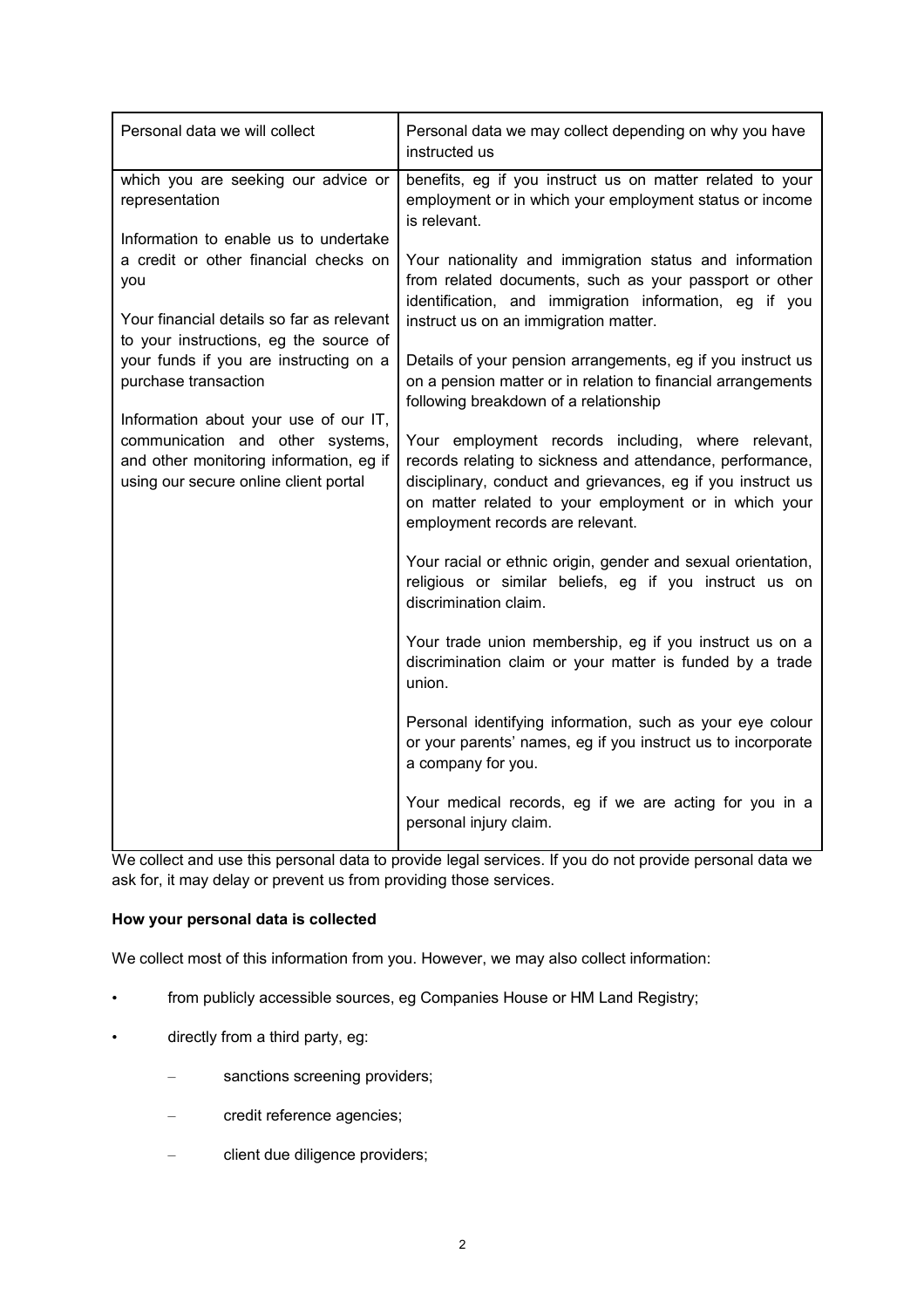- from a third party with your consent, eg:
	- your bank or building society, another financial institution or advisor;
	- consultants and other professionals we may engage in relation to your matter;
	- your employer and/or trade union, professional body or pension administrators;
	- your doctors, medical and occupational health professionals;
- via our website—we use cookies on our website
- via our information technology (IT) systems, eg:
	- via our case management, document management and time recording systems;
	- reception logs;
	- through automated monitoring of our websites and other technical systems, such as our computer networks and connections, communications systems, email and instant messaging systems;

### **How and why we use personal data**

Under data protection law, we can only use your personal data if we have a proper reason, eg:

- where you have given consent;
- to comply with our legal and regulatory obligations;
- for the performance of a contract with you or to take steps at your request before entering into a contract; or
- for our legitimate interests or those of a third party.

A legitimate interest is when we have a business or commercial reason to use your personal data, so long as this is not overridden by your own rights and interests. We will carry out an assessment when relying on legitimate interests, to balance our interests against your own.

The table below explains what we use your personal data for and why.

| What we use your personal data for                                     | Our reasons                                                                                          |  |  |
|------------------------------------------------------------------------|------------------------------------------------------------------------------------------------------|--|--|
| Providing services to you                                              | To perform our contract with you or to take steps<br>at your request before entering into a contract |  |  |
| Preventing and detecting fraud against you or                          | For our legitimate interest, ie to minimise fraud                                                    |  |  |
| <b>us</b>                                                              | that could be damaging for you and/or us                                                             |  |  |
| Conducting checks to identify our clients and<br>verify their identity | To comply<br>with our<br>regulatory<br>legal<br>and<br>obligations                                   |  |  |
| Screening for financial and other sanctions or<br>embargoes            |                                                                                                      |  |  |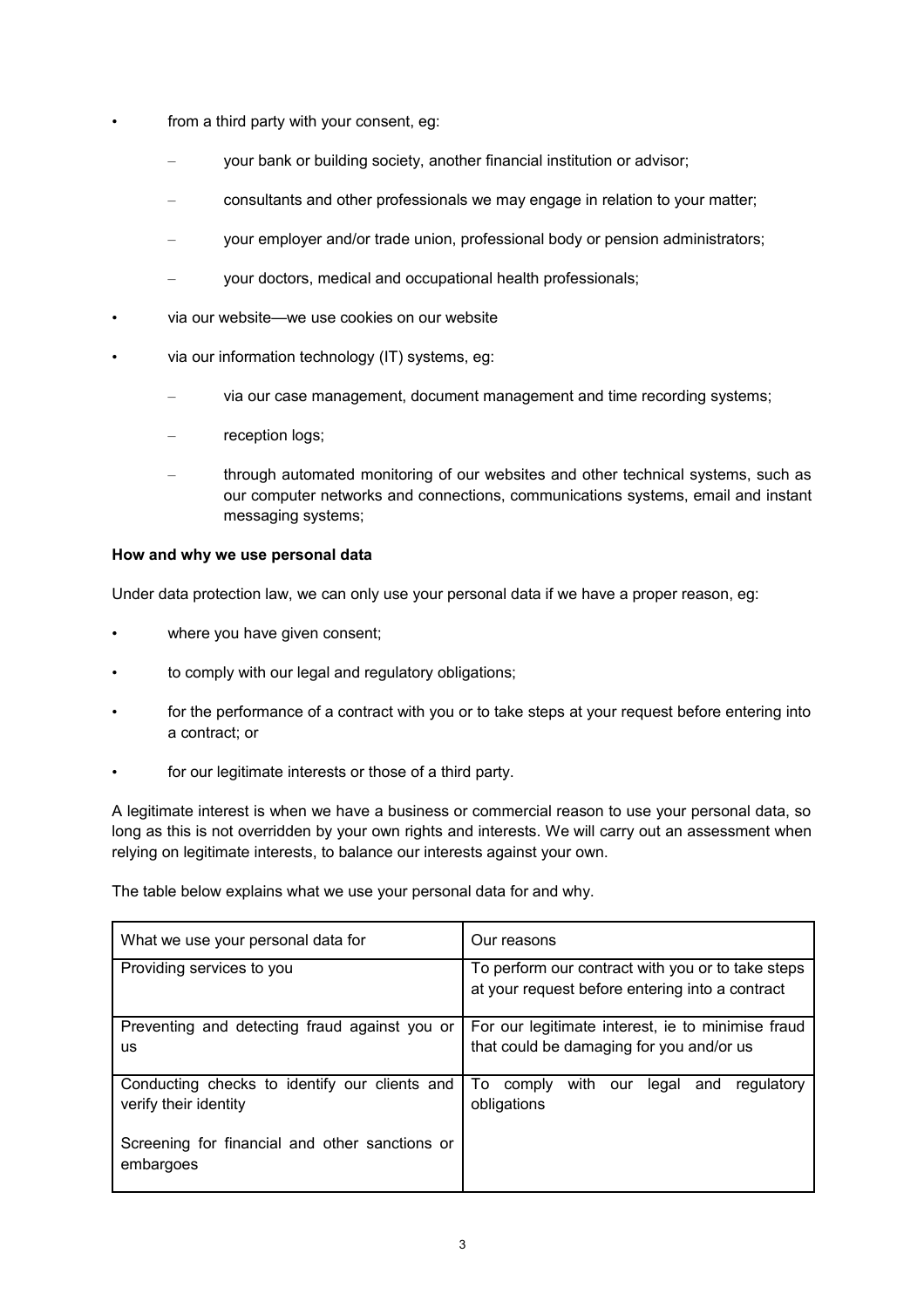| What we use your personal data for                                                                                                                                                           | Our reasons                                                                                                                                                                                                             |
|----------------------------------------------------------------------------------------------------------------------------------------------------------------------------------------------|-------------------------------------------------------------------------------------------------------------------------------------------------------------------------------------------------------------------------|
| Other activities necessary to comply with legal<br>and regulatory obligations that apply to our<br>business, eg under health and safety law or<br>rules issued by our professional regulator |                                                                                                                                                                                                                         |
| To enforce legal rights or defend or undertake<br>legal proceedings                                                                                                                          | Depending on the circumstances:<br>-to comply with our legal and regulatory<br>obligations;<br>-in other cases, for our legitimate interests, ie<br>to protect our business, interests and rights                       |
| Gathering and providing information required by<br>or relating to audits, enquiries or investigations<br>by regulatory bodies                                                                | To comply with our legal and regulatory<br>obligations                                                                                                                                                                  |
| Ensuring business policies are adhered to, eg<br>policies covering security and internet use                                                                                                 | For our legitimate interests, ie to make sure we<br>are following our own internal procedures so we<br>can deliver the best service to you                                                                              |
| Operational<br>such<br>improving<br>reasons,<br>as<br>efficiency, training and quality control                                                                                               | For our legitimate interests, ie to be as efficient<br>as we can so we can deliver the best service to<br>you at the best price                                                                                         |
| Ensuring the confidentiality of commercially<br>sensitive information                                                                                                                        | Depending on the circumstances:<br>-for our legitimate interests, ie to protect trade<br>other<br>secrets<br>and<br>commercially<br>valuable<br>information;<br>-to comply with our legal and regulatory<br>obligations |
| Statistical analysis to help us manage our<br>relation to our<br>financial<br>eg in<br>business.<br>performance, client base, services range or<br>other efficiency measures                 | For our legitimate interests, ie to be as efficient<br>as we can so we can deliver the best service to<br>you at the best price                                                                                         |
| Preventing<br>unauthorised<br>and<br>access<br>modifications to systems                                                                                                                      | Depending on the circumstances:<br>-for our legitimate interests, ie to prevent and<br>detect criminal activity that could be damaging<br>for you and/or us;<br>-to comply with our legal and regulatory<br>obligations |
| Protecting the security of systems and data<br>used to provide services                                                                                                                      | To comply<br>with our legal and regulatory<br>obligations<br>We may also use your personal data to ensure<br>the security of systems and data to a standard                                                             |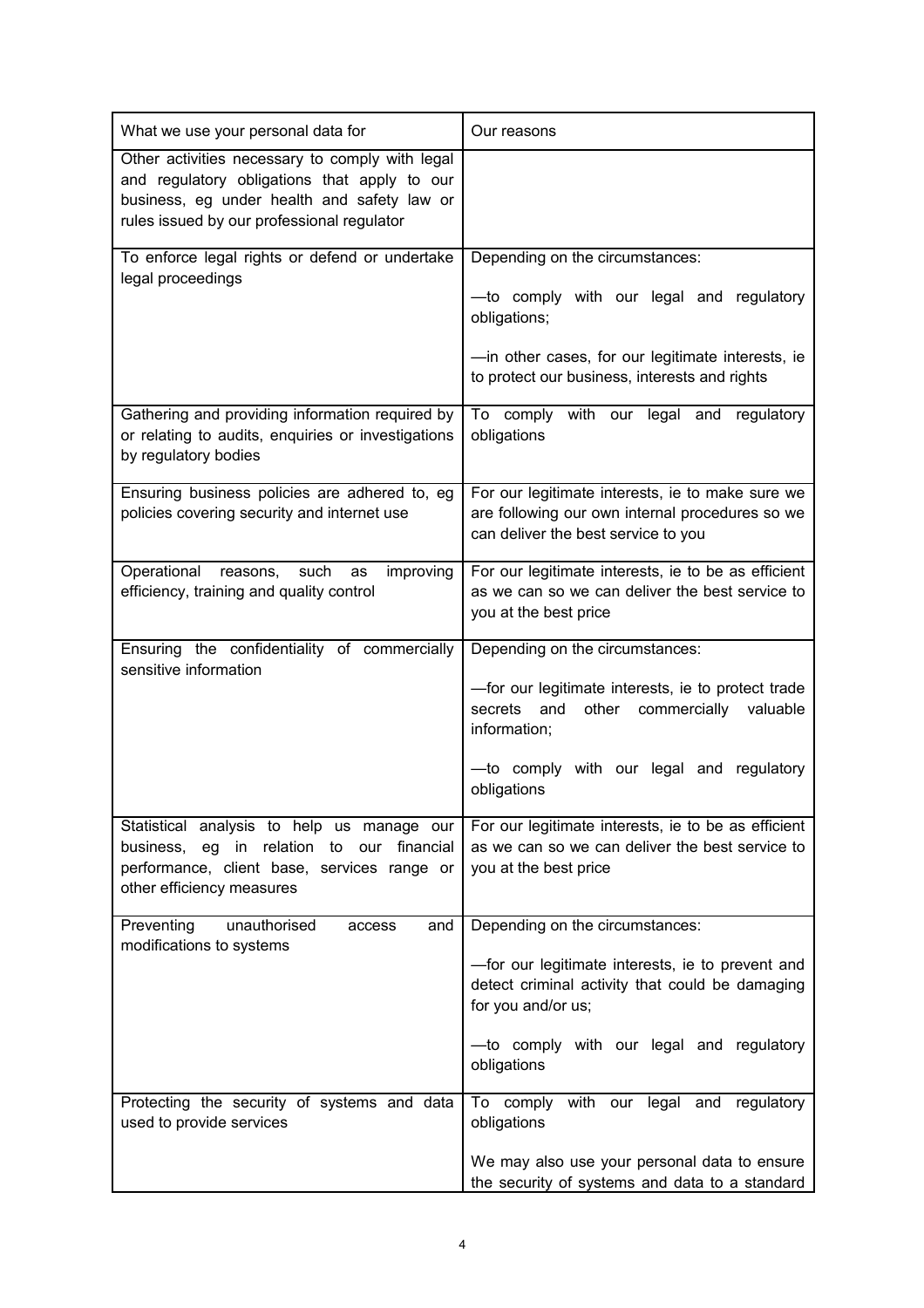| What we use your personal data for                                                                                                        | Our reasons                                                                                                                                                                                                                              |  |
|-------------------------------------------------------------------------------------------------------------------------------------------|------------------------------------------------------------------------------------------------------------------------------------------------------------------------------------------------------------------------------------------|--|
|                                                                                                                                           | that goes beyond our legal obligations, and in<br>those cases our reasons are for our legitimate<br>interests, ie to protect systems and data and to<br>prevent and detect criminal activity that could be<br>damaging for you and/or us |  |
| Updating and enhancing client records                                                                                                     | Depending on the circumstances:                                                                                                                                                                                                          |  |
|                                                                                                                                           | -to perform our contract with you or to take<br>steps at your request before entering into a<br>contract;                                                                                                                                |  |
|                                                                                                                                           | -to comply with our legal and regulatory<br>obligations;                                                                                                                                                                                 |  |
|                                                                                                                                           | -for our legitimate interests, eg making sure we<br>can keep in touch with our clients about existing<br>and new services                                                                                                                |  |
| Statutory returns                                                                                                                         | To comply with our legal and regulatory<br>obligations                                                                                                                                                                                   |  |
| Ensuring<br>safe<br>working<br>staff<br>practices,<br>administration and assessments                                                      | Depending on the circumstances:                                                                                                                                                                                                          |  |
|                                                                                                                                           | -to comply with our legal and regulatory<br>obligations;                                                                                                                                                                                 |  |
|                                                                                                                                           | -for our legitimate interests, eg to make sure<br>we are following our own internal procedures<br>and working efficiently so we can deliver the<br>best service to you                                                                   |  |
| Marketing our services to:<br>-existing and former clients;                                                                               | For our legitimate interests, ie to promote our<br>business to existing and former clients                                                                                                                                               |  |
| -third parties who have previously expressed<br>an interest in our services;                                                              |                                                                                                                                                                                                                                          |  |
| -third parties with whom we have had no<br>previous dealings                                                                              |                                                                                                                                                                                                                                          |  |
| Credit reference checks via external credit<br>reference agencies                                                                         | For our legitimate interests, ie to ensure our<br>clients are likely to be able to pay for our<br>services                                                                                                                               |  |
| External audits and quality checks, eg for ISO,<br>CQS or Investors in People accreditation and                                           | Depending on the circumstances:                                                                                                                                                                                                          |  |
| the audit of our accounts to the extent not<br>covered by 'activities necessary to comply with<br>legal and regulatory obligations' above | -for our legitimate interests, ie to maintain our<br>accreditations so we can demonstrate we<br>operate at the highest standards;                                                                                                        |  |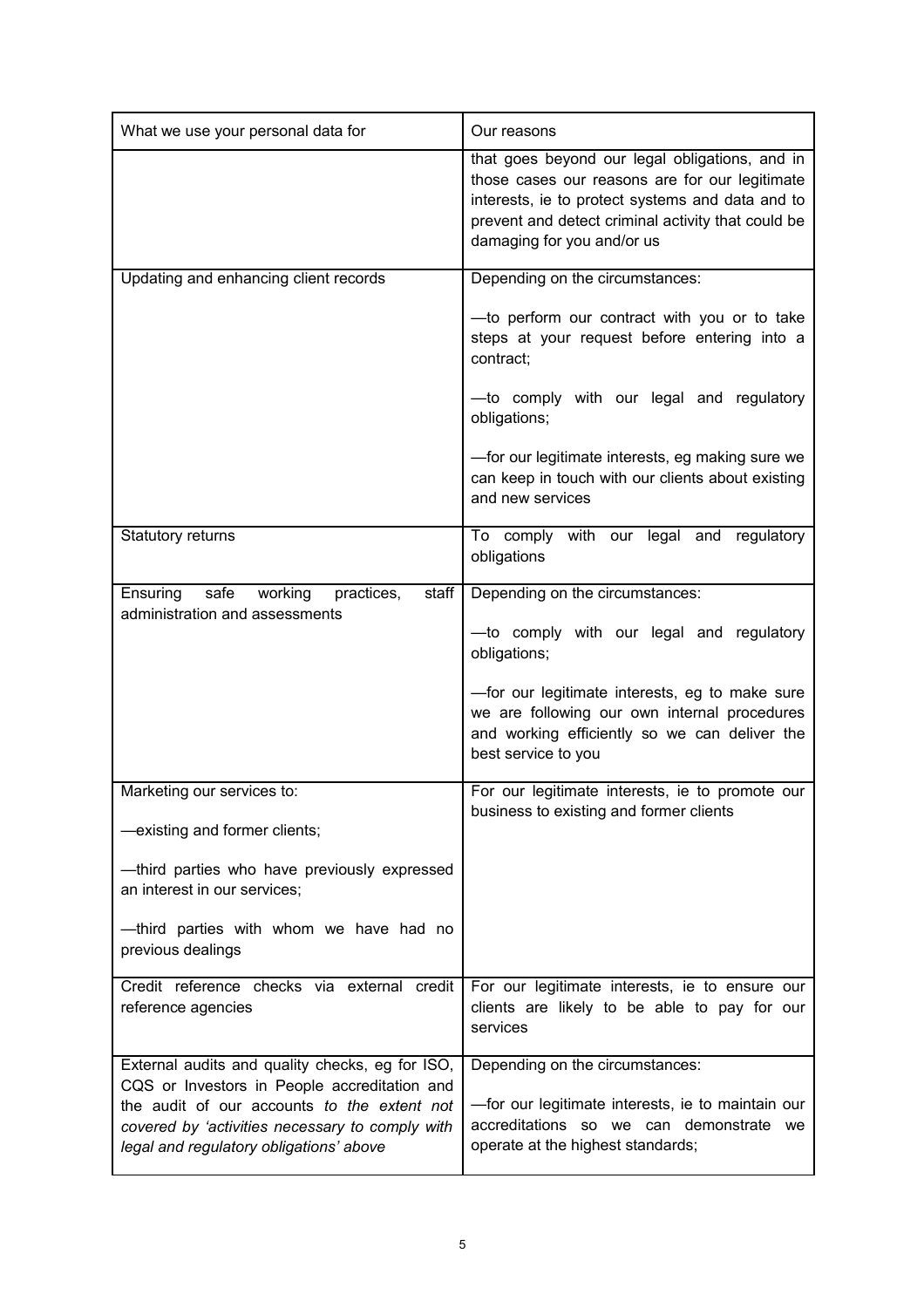| What we use your personal data for                                                                                                                                                   | Our reasons                                                                                                              |
|--------------------------------------------------------------------------------------------------------------------------------------------------------------------------------------|--------------------------------------------------------------------------------------------------------------------------|
|                                                                                                                                                                                      | -to comply with our legal and regulatory<br>obligations                                                                  |
| To share your personal data with members of<br>our group and third parties that will or may take                                                                                     | Depending on the circumstances:                                                                                          |
| control or ownership of some or all of our<br>business (and professional advisors acting on                                                                                          | -to comply with our legal and regulatory<br>obligations;                                                                 |
| our or their behalf) in connection with a<br>significant corporate transaction or restructuring,<br>including a merger, acquisition, asset sale or in<br>the event of our insolvency | -in other cases, for our legitimate interests, ie<br>to protect, realise or grow the value in our<br>business and assets |
| In such cases information will be anonymised<br>where possible and only shared<br>where<br>necessary                                                                                 |                                                                                                                          |

# **How and why we use your personal data—in more detail**

More details about how we use your personal data and why are set out in the table below

| Purpose                                                                                                                                                                                                   | Processing operation                                                                                                                                                     | Lawful basis relied on<br>under the UK GDPR                                                                                                    | Relevant categories of<br>personal data                                                                                                                                         |
|-----------------------------------------------------------------------------------------------------------------------------------------------------------------------------------------------------------|--------------------------------------------------------------------------------------------------------------------------------------------------------------------------|------------------------------------------------------------------------------------------------------------------------------------------------|---------------------------------------------------------------------------------------------------------------------------------------------------------------------------------|
| Communications with<br>you not<br>related<br>to<br>marketing,<br>including<br>about changes to our<br>terms or policies or<br>to<br>the<br>changes<br>services<br>other<br><b>or</b><br>important notices | Addressing<br>and<br>sending<br>communications<br>to<br>you as required<br>by<br>data protection laws,<br>ie:<br>—the<br>UK GDPR<br>or<br>Protection Act<br>Data<br>2018 | Processing<br>is<br>for<br>necessary<br>compliance<br>with<br>a<br>legal<br>obligation<br>to<br>which we are subject<br>(Article 6(1)(b))      | -your name, address<br>and<br>contact<br>information,<br>including<br>address<br>email<br>and<br>telephone number and<br>company details<br>-your account details<br>(username) |
|                                                                                                                                                                                                           | Addressing<br>and<br>sending<br>communications<br>to<br>you as required by law                                                                                           | Processing<br>is<br>for<br>necessary<br>compliance<br>with<br>a<br>legal<br>obligation<br>to<br>which we are subject<br>(Article 6(1)(b))      | -your name, address<br>and<br>contact<br>information,<br>including<br>email<br>address<br>and<br>telephone number and<br>company details<br>-your account details<br>(username) |
|                                                                                                                                                                                                           | Addressing<br>and<br>sending<br>communications<br>to<br>you about changes to<br>our terms or policies or<br>the<br>changes<br>to<br>services<br>other<br>or              | legitimate<br>Our<br>interests (Article 6(1)<br>(f)), which is to be as<br>efficient as we can so<br>we can deliver the<br>best service to you | -your name, address<br>and<br>contact<br>information,<br>including<br>address<br>email<br>and<br>telephone number and<br>company details                                        |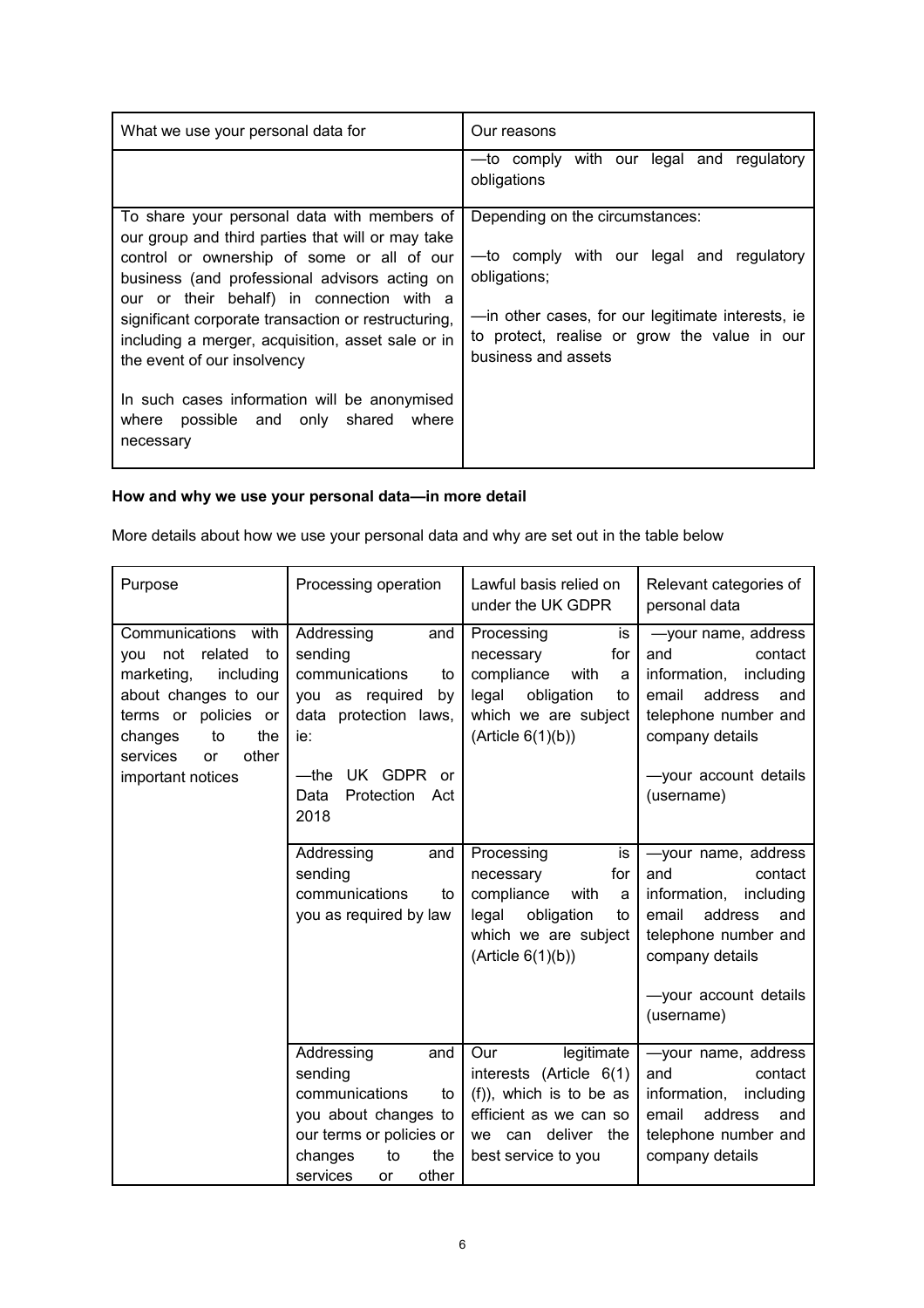| Purpose | Processing operation                                                | Lawful basis relied on<br>under the UK GDPR | Relevant categories of<br>personal data |
|---------|---------------------------------------------------------------------|---------------------------------------------|-----------------------------------------|
|         | notices<br>important<br>than<br>those<br>(other<br>addressed above) |                                             | -your account details<br>(username)     |

### **How and why we use your personal data—Special category personal data**

Certain personal data we collect is treated as a special category to which additional protections apply under data protection law:

- personal data revealing racial or ethnic origin, political opinions, religious beliefs, philosophical beliefs or trade union membership*;*
- genetic data
- biometric data (when used to uniquely identify an individual)*;*
- data concerning health, sex life or sexual orientation*.*

Where we process special category personal data, we will also ensure we are permitted to do so under data protection laws, eg:

- we have your explicit consent;
- the processing is necessary to protect your (or someone else's) vital interests where you are physically or legally incapable of giving consent; or
- the processing is necessary to establish, exercise or defend legal claims.

### **How and why we use your personal data—sharing**

See '**Who we share your personal data with**' for more information on the steps we will take to protect your personal data where we need to share it with others.

### **Marketing**

We will use your personal data to send you updates (by email, text message, telephone or post) about our services, including exclusive offers, promotions or new services.

We have a legitimate interest in using your personal data for marketing purposes (see above '**How and why we use your personal data**'). This means we do not usually need your consent to send you marketing information. If we change our marketing approach in the future so that consent is needed, we will ask for this separately and clearly.

You have the right to opt out of receiving marketing communications at any time by:

contacting us at [info@sjpsolicitors.co.uk](mailto:info@sjpsolicitors.co.uk) and insert as the heading "marketing opt out";

We may ask you to confirm or update your marketing preferences if you ask us to provide further services in the future, or if there are changes in the law, regulation, or the structure of our business.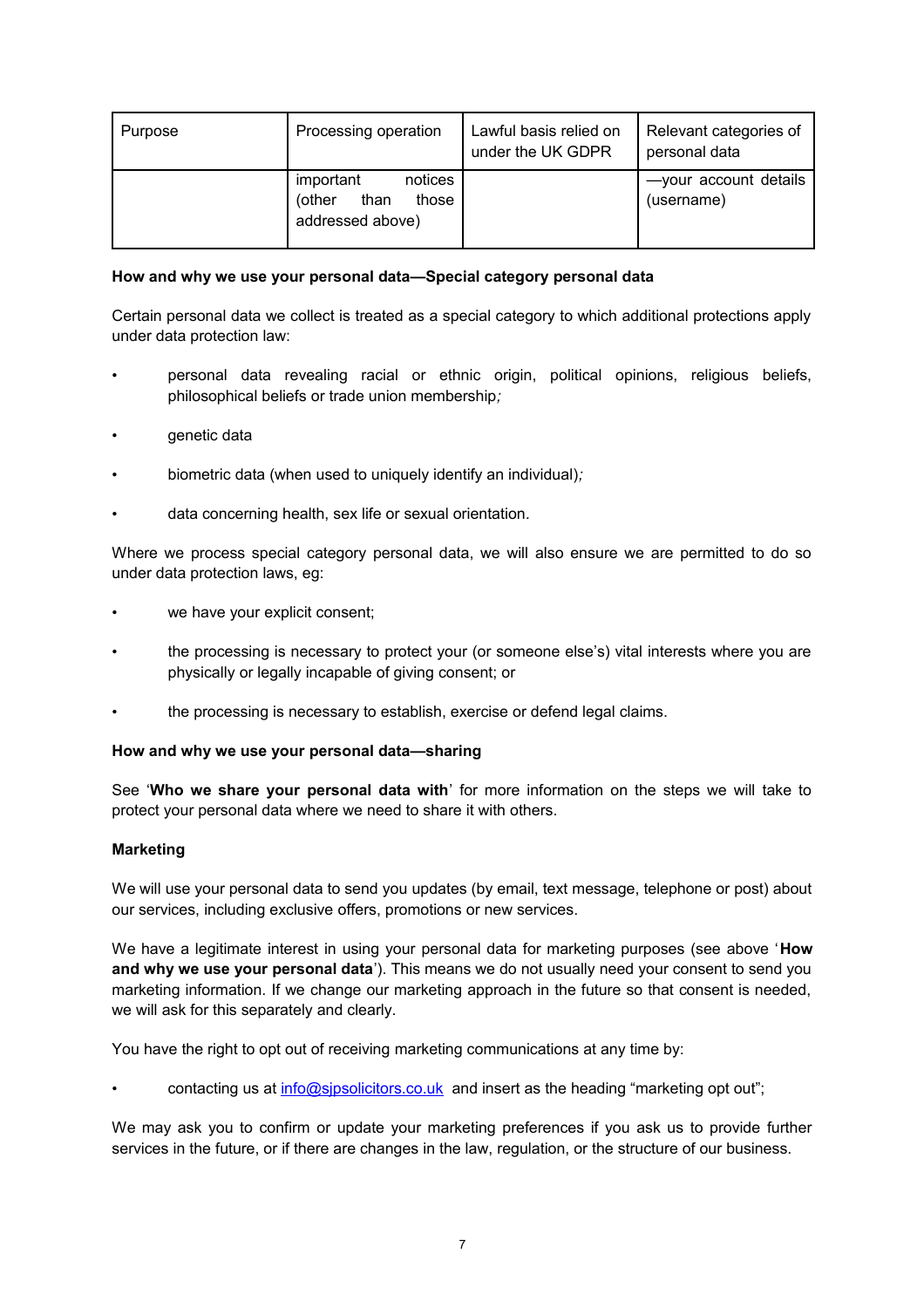We will always treat your personal data with the utmost respect and never sell or share it with other organisations outside of SJP Solicitors for marketing purposes.

### **Who we share your personal data with**

We routinely share personal data with:

- third parties we use to help deliver our services to you, eg payment service providers;
- other third parties we use to help us run our business, eg marketing agencies or website hosts;
- third parties such as HM Land Registry, HM Revenue and Customs, Probate Registry and Office of the Public Guardian

We only allow those organisations to handle your personal data if we are satisfied they take appropriate measures to protect your personal data.

We or the third parties mentioned above occasionally also share personal data with:

- their external auditors, eg in relation to the audit of their accounts, in which case the recipient of the information will be bound by confidentiality obligations
- our and their professional advisors (such as lawyers and other advisors), in which case the recipient of the information will be bound by confidentiality obligations
- law enforcement agencies, courts, tribunals and regulatory bodies to comply with our legal and regulatory obligations
- other parties that have or may acquire control or ownership of our business (and our or their professional advisers) in connection with a significant corporate transaction or restructuring, including a merger, acquisition or asset sale or in the event of our insolvency—usually, information will be anonymised but this may not always be possible. The recipient of any of your personal data will be bound by confidentiality obligations

#### **Who we share your personal data with—in more detail**

More details about who we share your personal data with and why are set out in the table below

| Recipient                                                                                                                                               | Processing operation (use) by<br>recipient                                                                                                                     | Relevant categories of<br>personal data transferred to<br>recipient                                                                                                          |
|---------------------------------------------------------------------------------------------------------------------------------------------------------|----------------------------------------------------------------------------------------------------------------------------------------------------------------|------------------------------------------------------------------------------------------------------------------------------------------------------------------------------|
| Professional advisers who we<br>behalf eg<br>instruct on<br>vour<br>barristers<br>medical<br>professionals accountants tax<br>advisers or other experts | correspondence via email or<br>post to recipient who then<br>stores a copy of your personal<br>data on their computer systems<br>so it can be accessed by them | name address contact<br>your<br>details and personal data we<br>may collect from you which is<br>relevant to your matter to<br>enable the adviser to advise<br>appropriately |
| our insurers and brokers                                                                                                                                | May store a brief description of<br>your matter and your personal<br>data on computer records                                                                  | name address contact<br>Your<br>details and personal data we<br>may collect from you on your<br>matter or details of complaint                                               |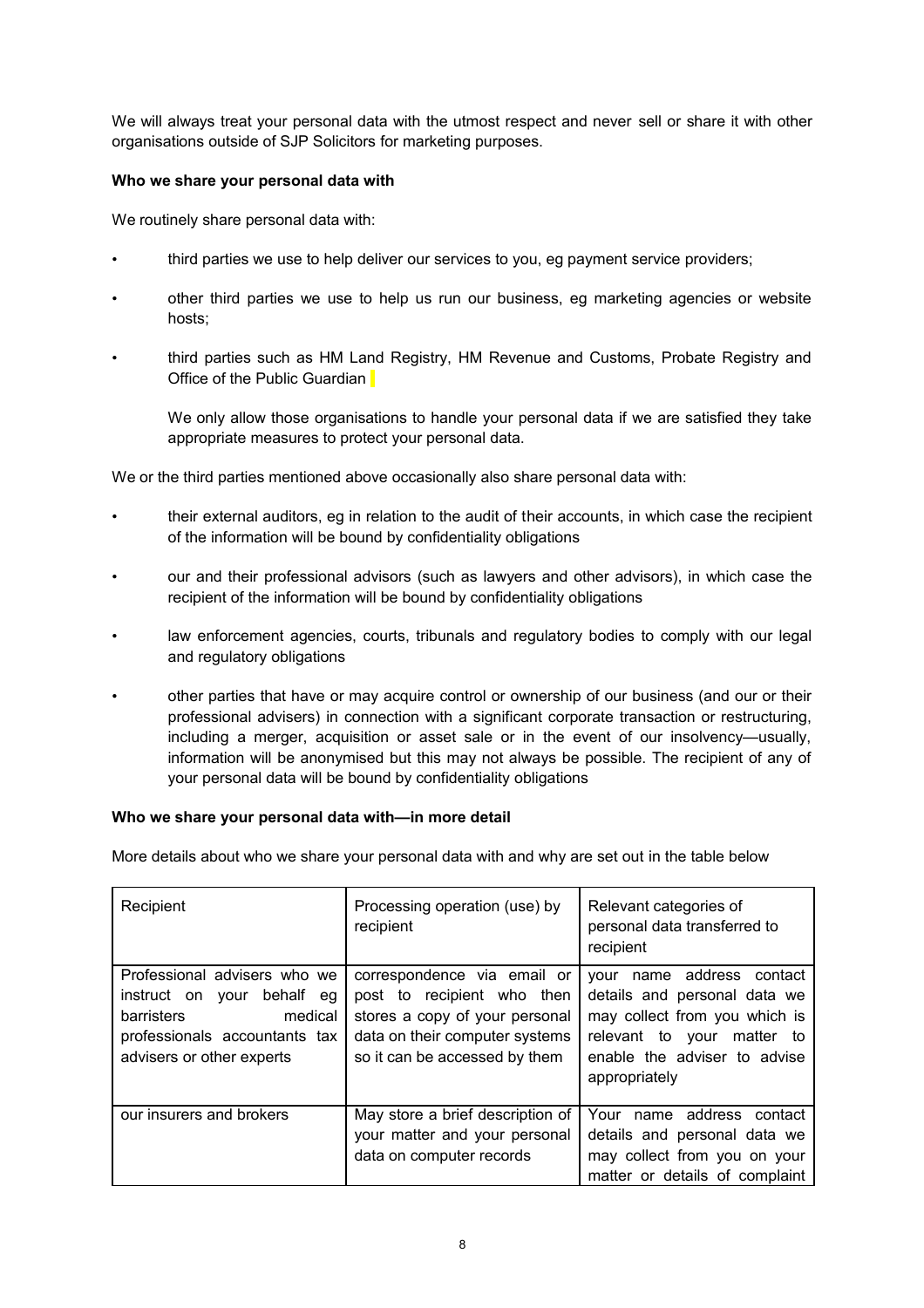| Recipient                                                                                                                                                                                          | Processing operation (use) by<br>recipient                                                                                                                                                 | Relevant categories of<br>personal data transferred to<br>recipient                                      |
|----------------------------------------------------------------------------------------------------------------------------------------------------------------------------------------------------|--------------------------------------------------------------------------------------------------------------------------------------------------------------------------------------------|----------------------------------------------------------------------------------------------------------|
|                                                                                                                                                                                                    |                                                                                                                                                                                            | made                                                                                                     |
| Our bank                                                                                                                                                                                           | data<br>personal<br>vour<br>on.<br>computer records                                                                                                                                        | Your name address contact<br>and contact details and bank<br>details for verification purposes           |
| External auditors in relation to<br>CQS and the audit of our<br>accounts ie our accountants                                                                                                        | Web and data hosting services,  <br>stores a copy of your<br>ie<br>personal data on<br>computer<br>it<br>equipment<br>be<br><b>SO</b><br>can<br>accessed by them to carry out<br>the audit | Your name address contact<br>details and financial information<br>on your matter                         |
| third<br>Other<br>parties<br>where<br>necessary to carry out your<br>instructions<br>mortgage<br>eg<br>provider estate agents land<br>registry Companies House or<br><b>HM Revenue and Customs</b> | Web and data hosting services,  <br>ie stores a copy of your<br>personal data on<br>computer  <br>equipment so<br>it it<br>be<br>can<br>accessed by them                                   | Your name address contact<br>details and relevant personal<br>data we collect from you on<br>your matter |

### **Who we share your personal data with—further information**

If you would like more information about who we share our data with and why, please contact us (see '**How to contact us**' below).

#### **Where your personal data is held**

Personal data may be held at our offices and those of our third party agencies, service providers, representatives and agents as described above (see '**Who we share your personal data with**').

Some of these third parties may be based outside the European Economic Area. For more information, including on how we safeguard your personal data when this occurs, see below: '**Transferring your personal data out of the UK and EEA**'.

### **How long your personal data will be kept**

We will not keep your personal data for longer than we need it for the purpose for which it is used. For example, a sale of your property for 6 years from completion.

As a general rule, if we are no longer providing services to you, we will delete or anonymise your account data after 6 years. However, different retention periods apply for different types of personal data and for different services.

Following the end of the of the relevant retention period, we will delete or anonymise your personal data.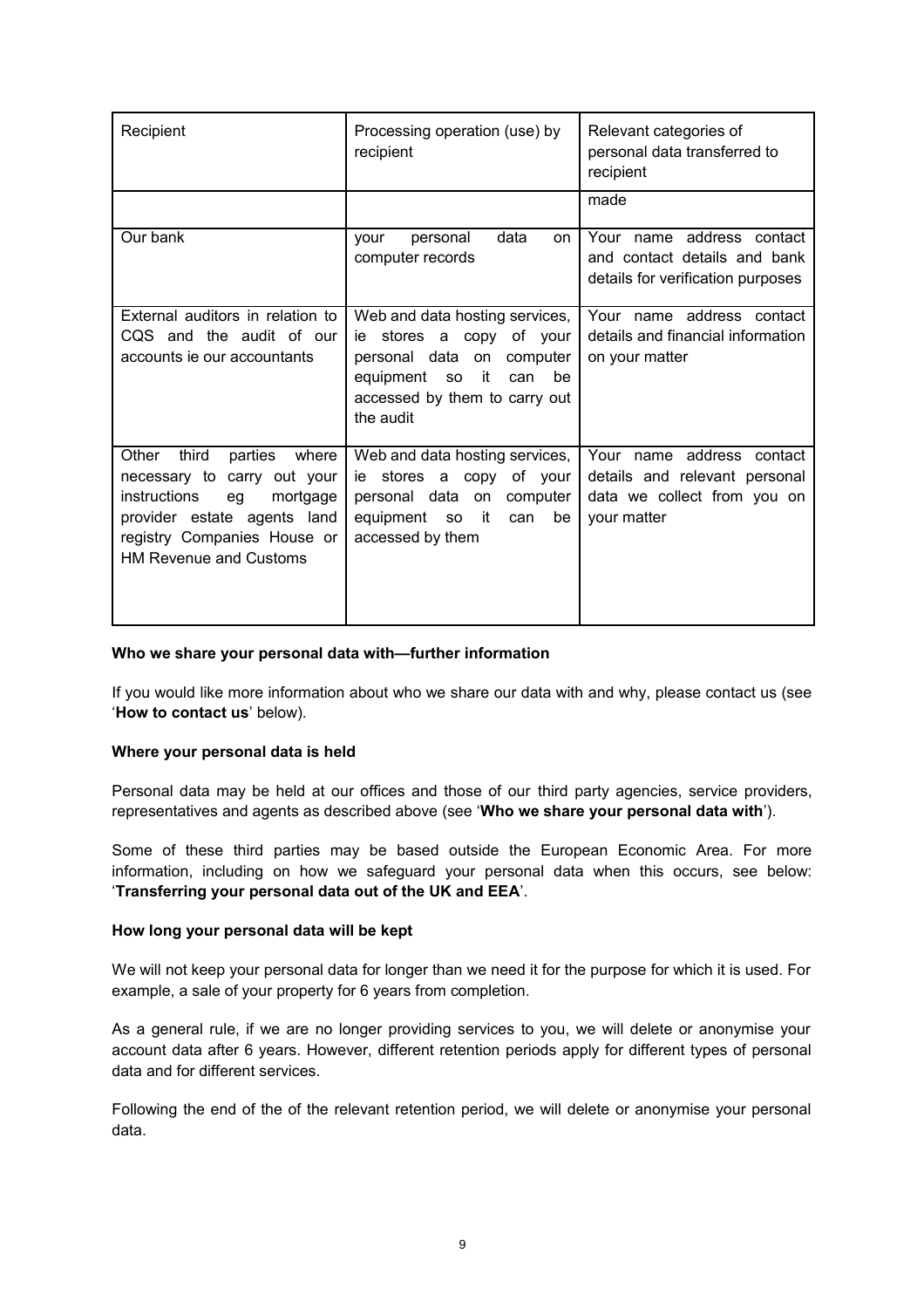### **Transferring your personal data out of the UK**

The UK and other countries outside the UK have differing data protection laws, some of which may provide lower levels of protection of privacy.

It is sometimes necessary for us to transfer your personal data to countries outside the UK. In those cases we will comply with applicable UK laws designed to ensure the privacy of your personal data.

We will transfer your personal data to:

our service providers located outside the UK; and

Under data protection laws, we can only transfer your personal data to a country outside the UK where:

in the case of transfers subject to UK data protection law, the UK government has decided the particular country ensures an adequate level of protection of personal data (known as an '**adequacy regulation**') further to Article 45 of the UK GDPR. A list of countries the UK currently has adequacy regulations in relation to is available here. We rely on adequacy regulations for transfers to these countries;

- there are appropriate safeguards in place, together with enforceable rights and effective legal remedies for you; or
- a specific exception applies under relevant data protection law.

Where we transfer your personal data outside the UK, we do so on the basis of an adequacy regulation or (where this is not available) *a* legally-approved standard data protection clauses recognised or issued further to Article 46(2) of the UK GDPR*.* In the event we cannot or choose not to continue to rely on either of those mechanisms at any time, we will not transfer your personal data outside the UK unless we can do so on the basis of an alternative mechanism or exception provided by UK data protection law and reflected in an update to this policy.

Any changes to the destinations to which we send personal data or in the transfer mechanisms we rely on to transfer personal data internationally will be notified to you in accordance with the section on '**Changes to this privacy policy**' below.

### **International transfers of your personal data outside the UK—in more detail**

Should we need to share your personal data outside of the UK, more details about the countries outside the UK to which your personal data is transferred are set out in the table below

| Recipient country | Recipient                                                   | Processing operation<br>(use) by recipient                                                                                                                                                                                      | Lawful safeguard                                                                                                                    |
|-------------------|-------------------------------------------------------------|---------------------------------------------------------------------------------------------------------------------------------------------------------------------------------------------------------------------------------|-------------------------------------------------------------------------------------------------------------------------------------|
| France            | Eg. Search or service<br>provider,<br>insurer<br>or<br>bank | Web and data hosting<br>services, ie stores a<br>copy of your personal<br>data<br>computer<br>on<br>equipment so it can be<br>accessed by us and<br>permitted third parties<br>online in order to run<br>business<br>and<br>our | regulation<br>Adequacy<br>further<br>to<br>paragraph $5(1)(a)$<br>οf<br>Part 3 of Schedule 21<br>to the Data Protection<br>Act 2018 |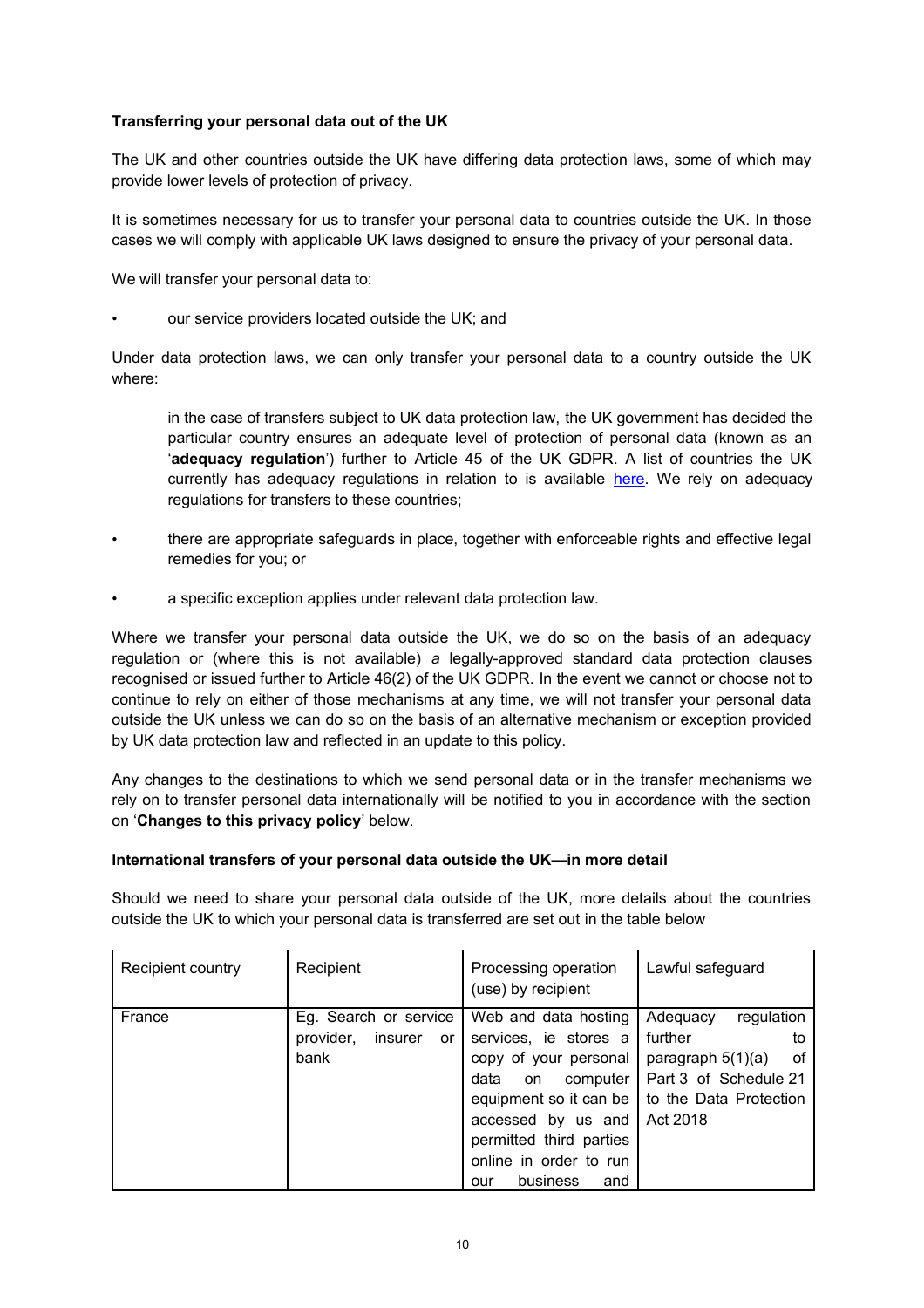| Recipient country                           | Recipient                                                   | Processing operation<br>(use) by recipient                                                                                                                                                                                                          | Lawful safeguard                                                                                                                                                                                                                                                                                                                                                                                                                                       |
|---------------------------------------------|-------------------------------------------------------------|-----------------------------------------------------------------------------------------------------------------------------------------------------------------------------------------------------------------------------------------------------|--------------------------------------------------------------------------------------------------------------------------------------------------------------------------------------------------------------------------------------------------------------------------------------------------------------------------------------------------------------------------------------------------------------------------------------------------------|
|                                             |                                                             | provide services                                                                                                                                                                                                                                    |                                                                                                                                                                                                                                                                                                                                                                                                                                                        |
| New Zealand                                 | Eg. Search or service<br>provider,<br>insurer<br>or<br>bank | Web and data hosting<br>services, ie stores a<br>copy of your personal<br>data<br>on<br>computer<br>equipment so it can be<br>accessed by us and<br>permitted third parties<br>online in order to run<br>business<br>and<br>our<br>provide service  | Adequacy<br>regulation<br>further<br>to<br>paragraph $5(1)(e)$<br>оf<br>Part 3 of Schedule 21<br>to the Data Protection<br>Act 2018, preserving<br>effects<br>the<br>of<br><b>Commission</b><br><b>Implementing Decision</b><br>2013/65/EU<br>$of$ 19<br>2012<br><b>December</b><br>pursuant to Directive<br>95/46/EC<br>of<br>the<br>European Parliament<br>and of the Council on<br>adequate<br>the<br>protection of personal<br>data by New Zealand |
| without<br>country<br>а<br>adequacy finding | Eg. Search or service<br>provider,<br>insurer<br>or<br>bank | Web and data hosting<br>services, ie stores a<br>copy of your personal<br>data<br>on<br>computer<br>equipment so it can be<br>accessed by us and<br>permitted third parties<br>online in order to run<br>business<br>our<br>and<br>provide services | Legally-approved<br>standard<br>data<br>protection clauses for<br>transfers<br>from<br>a<br>controller to processor<br>recognised or issued<br>further to Article 46(2)<br>of the UK GDPR<br>Should<br>this<br>be<br>necessary then we will<br>draw up standard data<br>protection<br>clauses.<br>Please<br>contact<br>our<br>Data Protection Officer<br>(see 'How to contact<br>US <sup>'</sup>                                                       |

## **Transferring your personal data out of the UK—further information**

If you would like further information about data transferred outside the UK, please contact our Data Protection Officer (see '**How to contact us**' below).

### **Your rights**

You have the following rights, which you can exercise free of charge:

| Access | The right to be provided with a copy of your personal data |
|--------|------------------------------------------------------------|
|        |                                                            |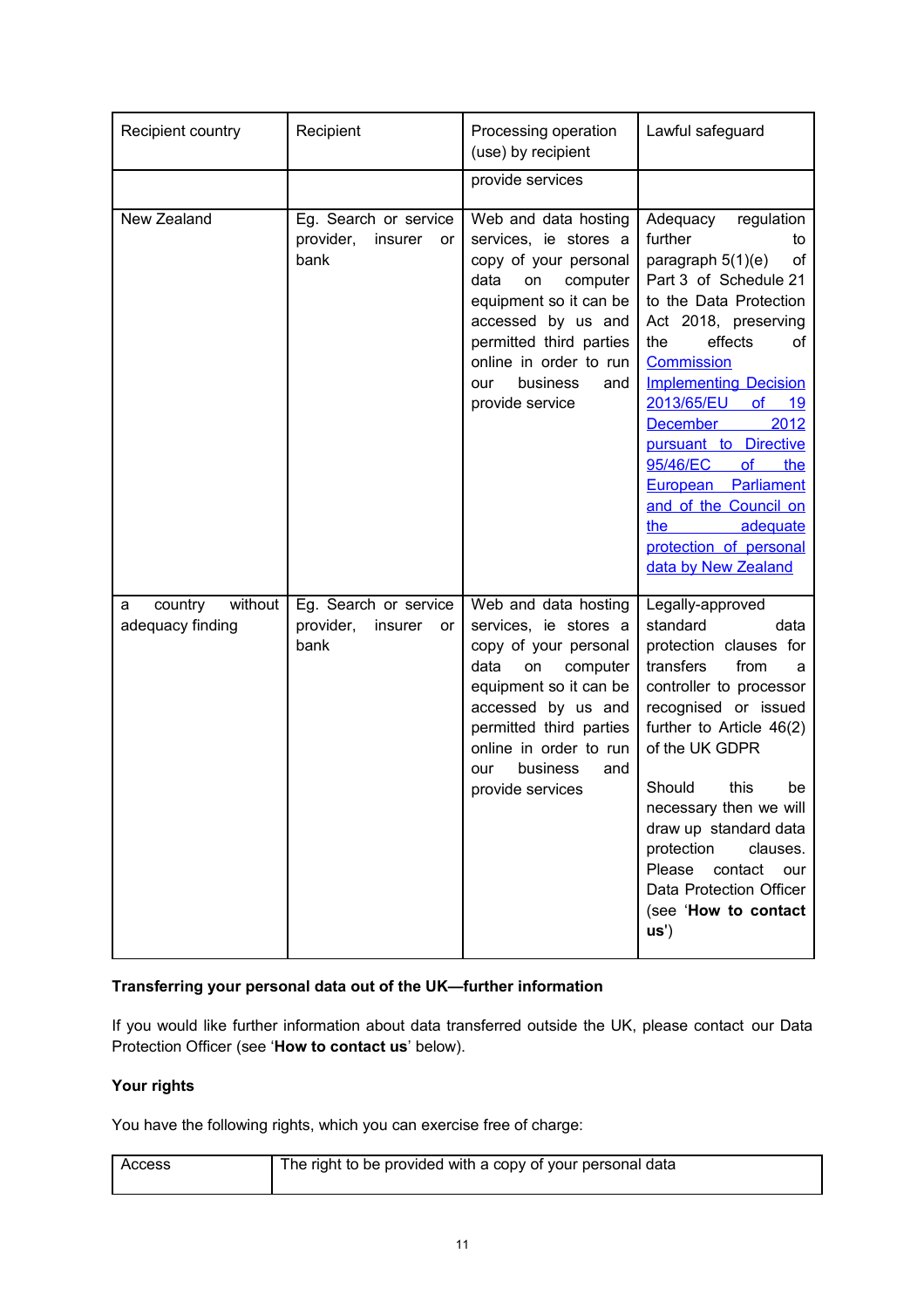| Rectification                                                   | The right to require us to correct any mistakes in your personal data                                                                                                                                                                                                                                                                     |
|-----------------------------------------------------------------|-------------------------------------------------------------------------------------------------------------------------------------------------------------------------------------------------------------------------------------------------------------------------------------------------------------------------------------------|
| Erasure (also known<br>as the right to be<br>forgotten)         | The right to require us to delete your personal data-in certain situations                                                                                                                                                                                                                                                                |
| <b>Restriction</b><br>of <sub>l</sub><br>processing             | The right to require us to restrict processing of your personal data-in certain<br>situations, eg if you contest the accuracy of the data                                                                                                                                                                                                 |
| Data portability                                                | The right to receive the personal data you provided to us, in a structured,<br>commonly used and machine-readable format and/or transmit that data to a<br>third party-in certain situations                                                                                                                                              |
| To object                                                       | The right to object:                                                                                                                                                                                                                                                                                                                      |
|                                                                 | -at any time to your personal data being processed for direct marketing<br>(including profiling);                                                                                                                                                                                                                                         |
|                                                                 | -in certain other situations to our continued processing of your personal<br>data, eg processing carried out for the purpose of our legitimate interests<br>unless there are compelling legitimate grounds for the processing to continue<br>or the processing is required for the establishment, exercise or defence of<br>legal claims. |
| Not to be subject to<br>automated individual<br>decision making | The right not to be subject to a decision based solely on automated<br>processing (including profiling) that produces legal effects concerning you or<br>similarly significantly affects you                                                                                                                                              |
| right<br>The<br>to<br>withdraw consent                          | If you have provided us with a consent to use your personal data you have a<br>right to withdraw that consent easily at any time                                                                                                                                                                                                          |
|                                                                 | You may withdraw consents by emailing info@sipsolicitors.co.uk and<br>inserting heading "withdraw consent"                                                                                                                                                                                                                                |
|                                                                 | Withdrawing a consent will not affect the lawfulness of our use of your<br>personal data in reliance on that consent before it was withdrawn                                                                                                                                                                                              |

For more information on each of those rights, including the circumstances in which they apply, please contact us (see '**How to contact us**' below) or see the Guidance from the UK Information Commissioner's Office (ICO) on individuals' rights under the General Data Protection Regulation.

If you would like to exercise any of those rights, please:

- email, call or write to us—see below: '**How to contact us**'; and
- provide enough information to identify yourself *(eg your full name, address and client or matter reference number)* and any additional identity information we may reasonably request from you;
- let us know what right you want to exercise and the information to which your request relates.

### **Keeping your personal data secure**

We have appropriate security measures to prevent personal data from being accidentally lost, or used or accessed unlawfully. We limit access to your personal data to those who have a genuine business